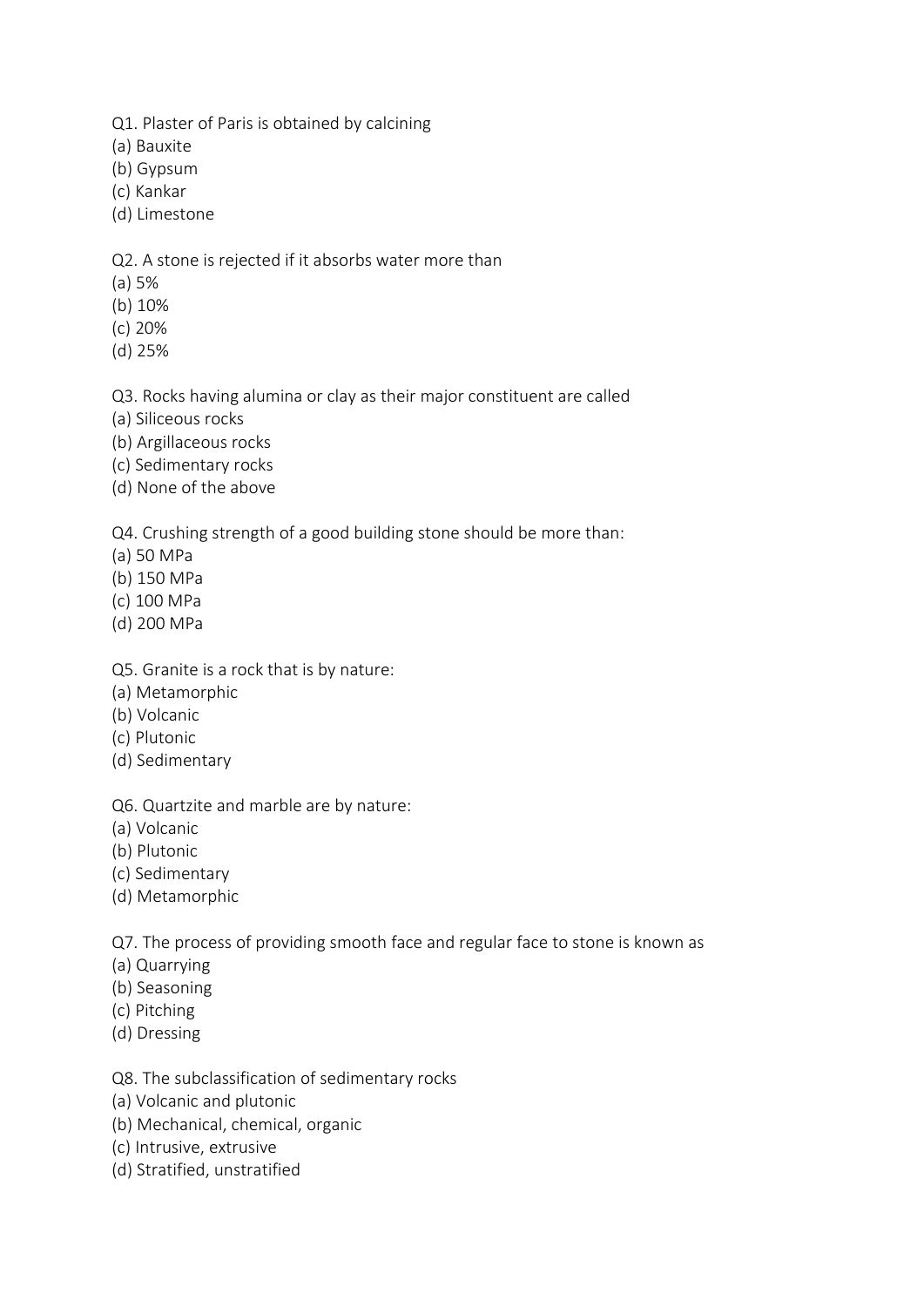Q9. If the rocks are formed due to alteration of original structure under heat and excessive pressure, then they are known as \_\_\_\_\_\_\_\_\_.

(a) Igneous

(b) Sedimentary

(c) Volcanic

(d) Metamorphic

Q10. Which of the following could be the specific gravity of stone to be used as a building material?

(a) 2.7

(b) 1.7

 $(c)$  1.9

(d) 1.3

Q11. Which of the following is the main composition of granite?

(a) Quartz, feldspar and mica

(b) Quartz and lime

(c) Quartz and silica

(d) Silica, lime and alumina

Q12. The process of production of natural stone is known is \_\_\_\_\_\_\_.

(a) Dressing

(b) Quarrying

(c) Crushing

(d) Seasoning

Q13. Which of the following possess more ability to resist fire?

- (a) Compact sandstone
- (b) Quartz
- (c) Red marble
- (d) Shale

Q14. Quartzite is a manu-

(a) Sandy rock

(b) Siliceous rock

(c) Organic rock

(d) Calcareous rock

Q15. Solidification of molten magma at the surface of the earth result in the formation of

(a) Sedimentary rock

(b) Basalt and traps

(c) Granite

(d) Metamorphic rocks

Q16. The process of mixing clay, water and other ingredients to make bricks is known as- (a) Tempering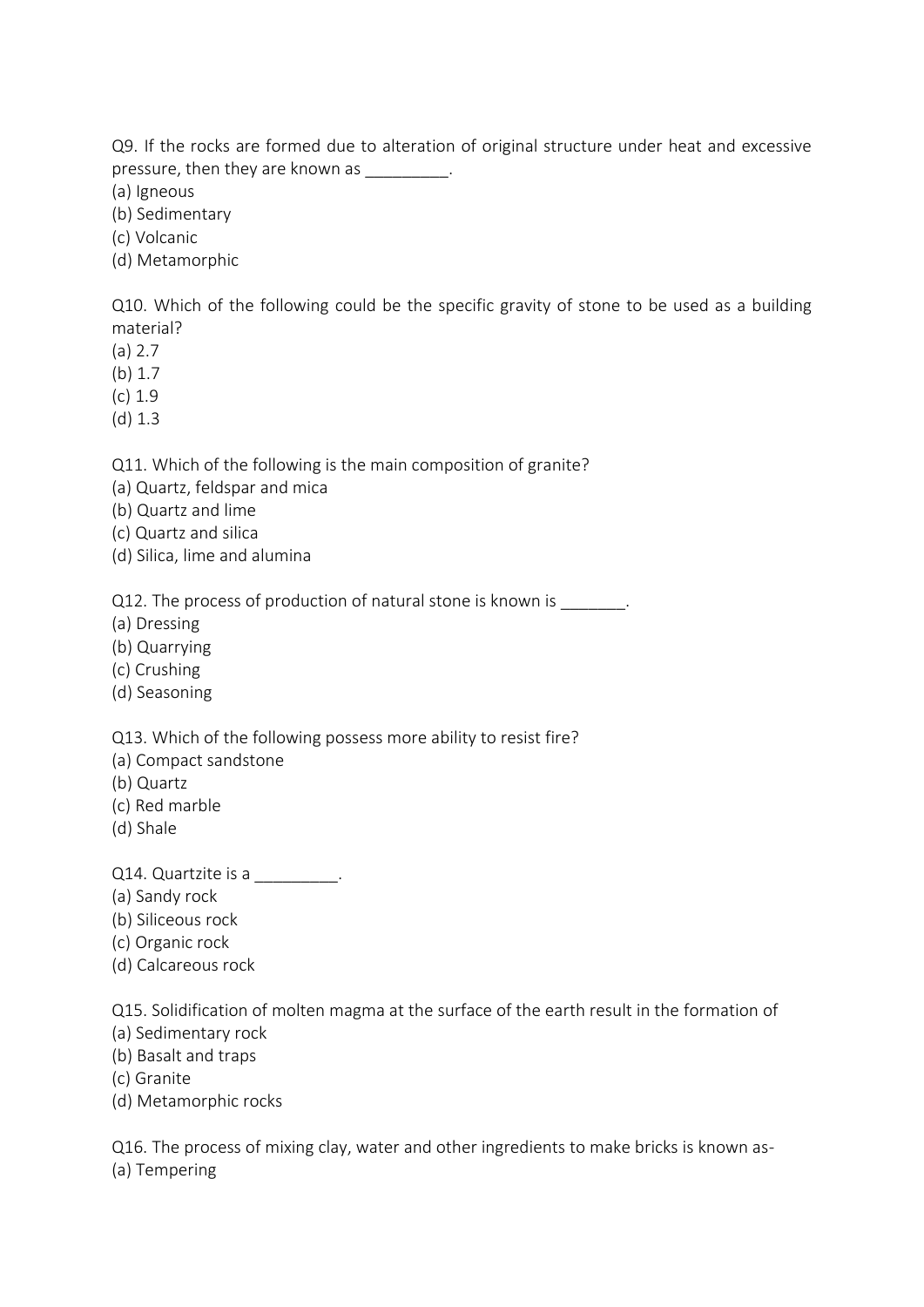(b) Kneading

(c) Pugging

(d) Moulding

Q17. Excess of silica in the clay

(a) makes the bricks brittle and weak

(b) makes the bricks crack and warp on drying

(c) changes the colour of the bricks from red to yellow

(d) improves the impermeability and durability of the brick

Q18. The minimum compressive strength of  $2^{nd}$  class bricks should be  $\qquad \qquad$ .

(a) 70 kg/cm²

(b) 90 kg/cm²

(c) 100 kg/cm²

(d) 120 kg/cm²

Q19. Which of the following defect appears due to presence of alkalies in the bricks?

(a) bloating

(b) Black core

(c) Cracks

(d) Efflorescence

Q20. What is the thickness (cm) of a two bricks wall made up to standard modular brick?

(a) 9

(b) 10

(c) 20

(d) 40

Q21. The expected out turn (cubic meter) of reinforced brickwork per mason per day is

\_\_\_\_\_\_\_\_\_\_. (a) 1

(b) 3

(c) 5

(d) 10

Q22. Efflorescence in bricks causes due to

(a) Excessive burning of bricks

(b) high content of silt in crick clay

(c) high porosity of the bricks

(d) presence of soluble salt in parent clay

Q23. The indentation provide in the face of the brick is called

(a) Frog

(b) Pallet

(c) Strike

(d) None of these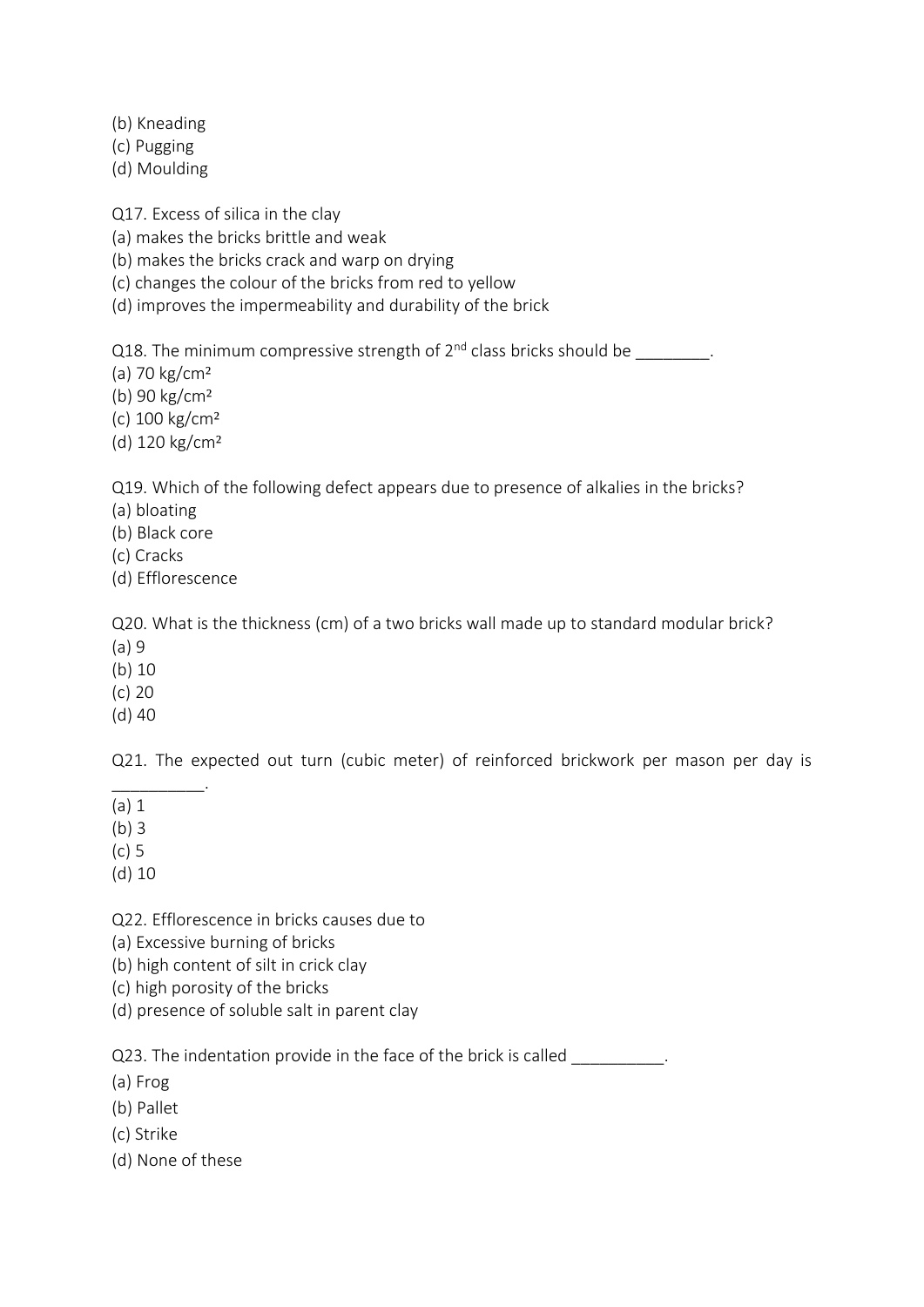Q24. Which constituent of good brick earth added in small quantity during the manufacturing of bricks, to give yellow tint to bricks and decrease shrinkage?

- (a) Oxide of iron
- (b) Silica
- (c) Magnesia
- (d) Alumina

Q25. Which one of the following is not mechanical property of bricks?

- (a) Modulus of rupture
- (b) Texture
- (c) Tensile strength
- (d) Fire resistance

Q26. The full brick which is laid with its length parallel to face the wall is called

- (a) Course
- (b) Stretcher
- (c) Header
- (d) Facing

Q27. What should be the weight of a standard brick?

- (a) 2 kg
- (b) 1.5 kg
- (c) 3 kg
- (d) 1 kg

Q28. In the process of brick manufacturing, the pug mill is used in which of the following operation?

- (a) Blending
- (b) Burning
- (c) Tempering
- (d) Weathering

Q29. Which of the following is good for making the bricks?

- (a) Silted soil
- (b) Weathered clay
- (c) Soil
- (d) None of these

Q30. Refractory brick resists

- (a) high temperature
- (b) chemical reaction
- (c) dampness
- (d) none of these

Q31. As per IS specifications, what should be the maximum final setting time for ordinary Portland cement?

(a) 30 minutes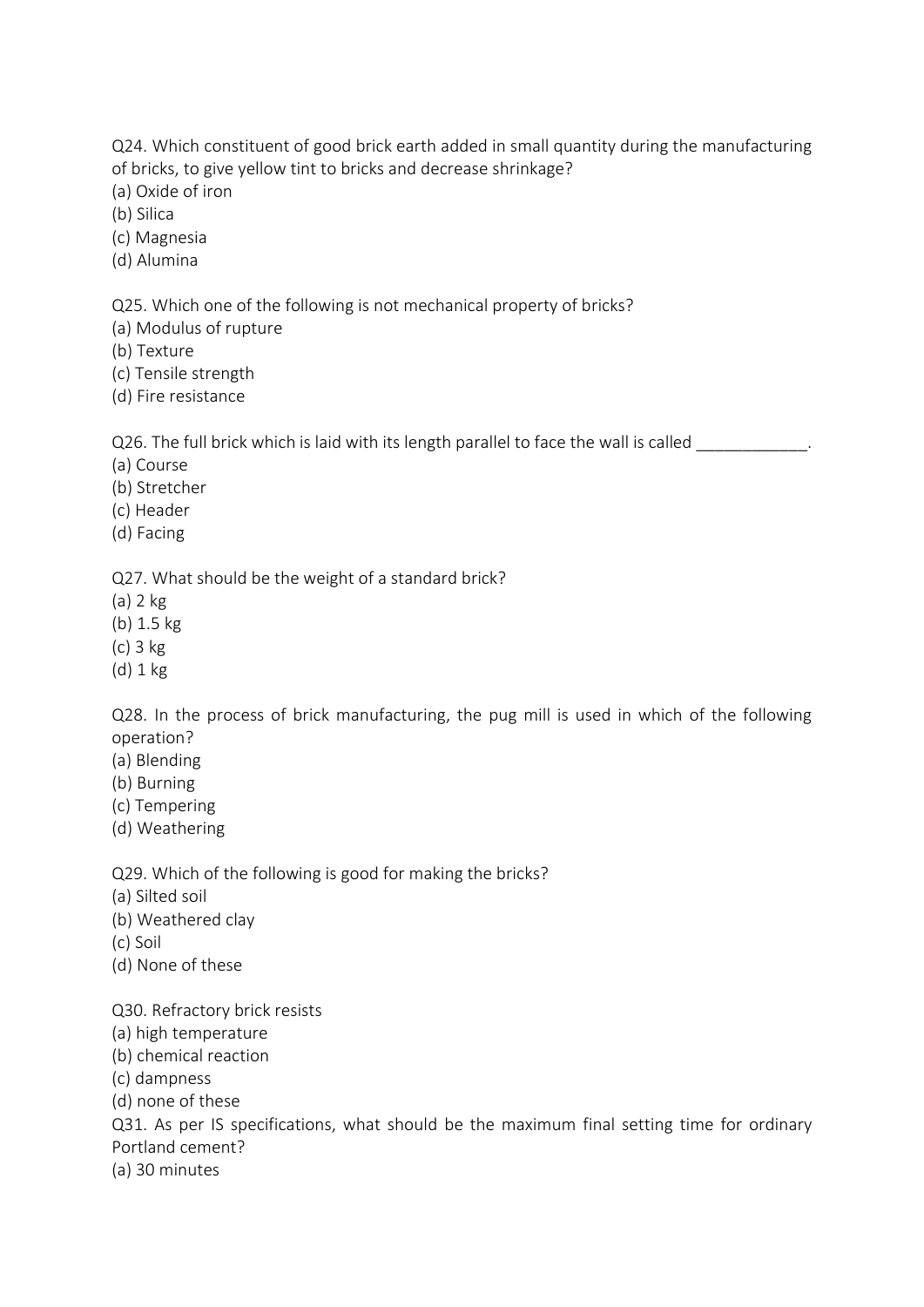(b) 10 hours (c) 1 hours

(d)6 hours

Q32. Air permeability test of cement is conducted to find the

(a) Unsoundness

(b) Ignition loss

(c) Specific gravity

(d) Fineness

Q33. Which IS code gives specifications about cement plaster?

(a) IS 1500

(b) IS 1221

(c) IS 1400

(d) IS 1661

Q34. In the process of hydration of OPC, to complete all chemical reaction, the water requirement (expressed as the percentage of cement) is  $\qquad \qquad$ .

(a) 5 to 8%

(b) 8 to 16%

(c) 20 to 25%

(d) 35 to 45%

Q35. Initial setting time of rapid-hardening Portland cement is nearly:

(a) Half a minute

- (b) 5 minutes
- (c) 30 minutes
- (d) 45 minutes

Q36. The calcination of pure lime result in:

- (a) Quick lime
- (b) Hydraulic lime
- (c) Hydrated lime
- (d) Fat lime

Q37. The process of adding water to lime to convert it into a hydrated lime is termed as:

- (a) watering
- (b) Banking
- (c) Hydration
- (d) Slaking

Q38. Which one of the following cement is best for the marine water?

(a) Blast furnace slag cement

- (b) High alumina cement
- (c) Low heat Portland cement
- (d)Rapid hardening cement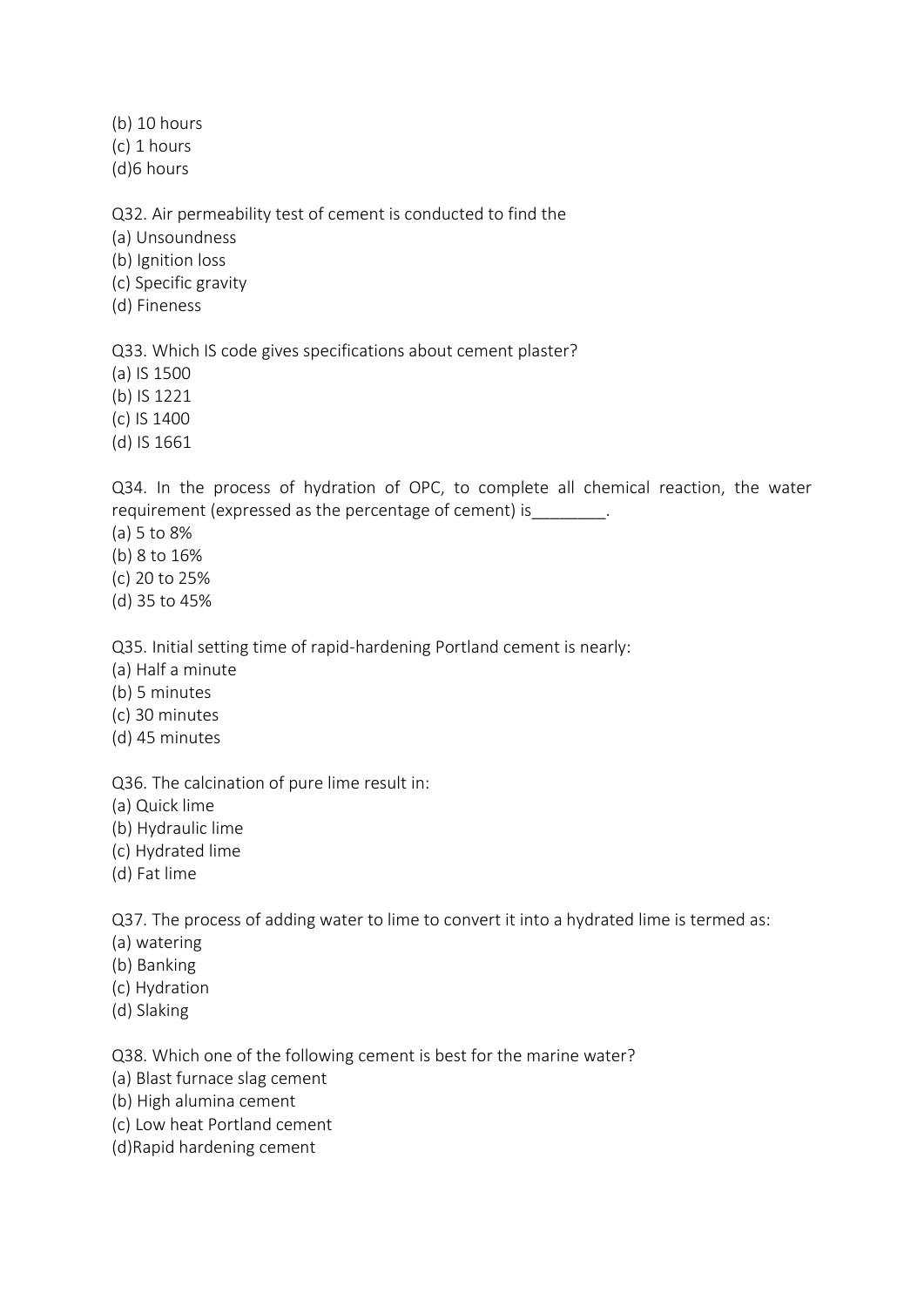Q39. Which of the following shows the correct decreasing order of rate of hydration of Portland cement compounds? (a)  $C_3 A > C_4 A F > C_3 S > C_2 S$ (b)  $C_3 A > C_4 A F > C_2 S > C_3 S$ (c)  $C_3 A > C_3 S > C_2 S > C_4 AF$ 

(d)  $C_4AF > C_3A > C_3S > C_2S$ 

Q40. What is the temperature range in cement kiln?

(a) 800 to 1050°C

(b) 1050 to 1300°C

(c) 1300 to 1500°C

(d) 1800 to 2100°C

Q41. The fineness modulus of fine aggregate is:

(a) 2.2 to 3.2

(b) 3.5 to 5.0

(c) 5.0 to 7.0

(d) 6.0 to 8.5

Q42. Los Angeles machine is used to test the aggregate for

(a) Crushing strength

(b) Impact value

(c) Abrasion resistance

(d) Water absorption

Q43. Bulking of sand is maximum if the percentage of moisture content is of the order of:

(a) 5

(b) 8

(c) 10

(d) 15

Q44. An aggregate is said to be flaky if its least dimension is less than:

(a)  $\frac{2}{3}$  mean dimension

(b)  $\frac{3}{4}$  mean dimension

(c)  $\frac{3}{5}$  mean dimension

(d)  $\frac{5}{8}$  mean dimension

Q45. An aggregate is known as cyclopean aggregate if its size is more than:

(a) 75 mm

(b) 4.75 mm

(c) 30 mm

(d) 60 mm

Q46. Bulking is:

(a) increase in volume of sand due to moisture which keeps sand particles apart.

(b) Increase in density of sand due to impurities like clay, organic matter.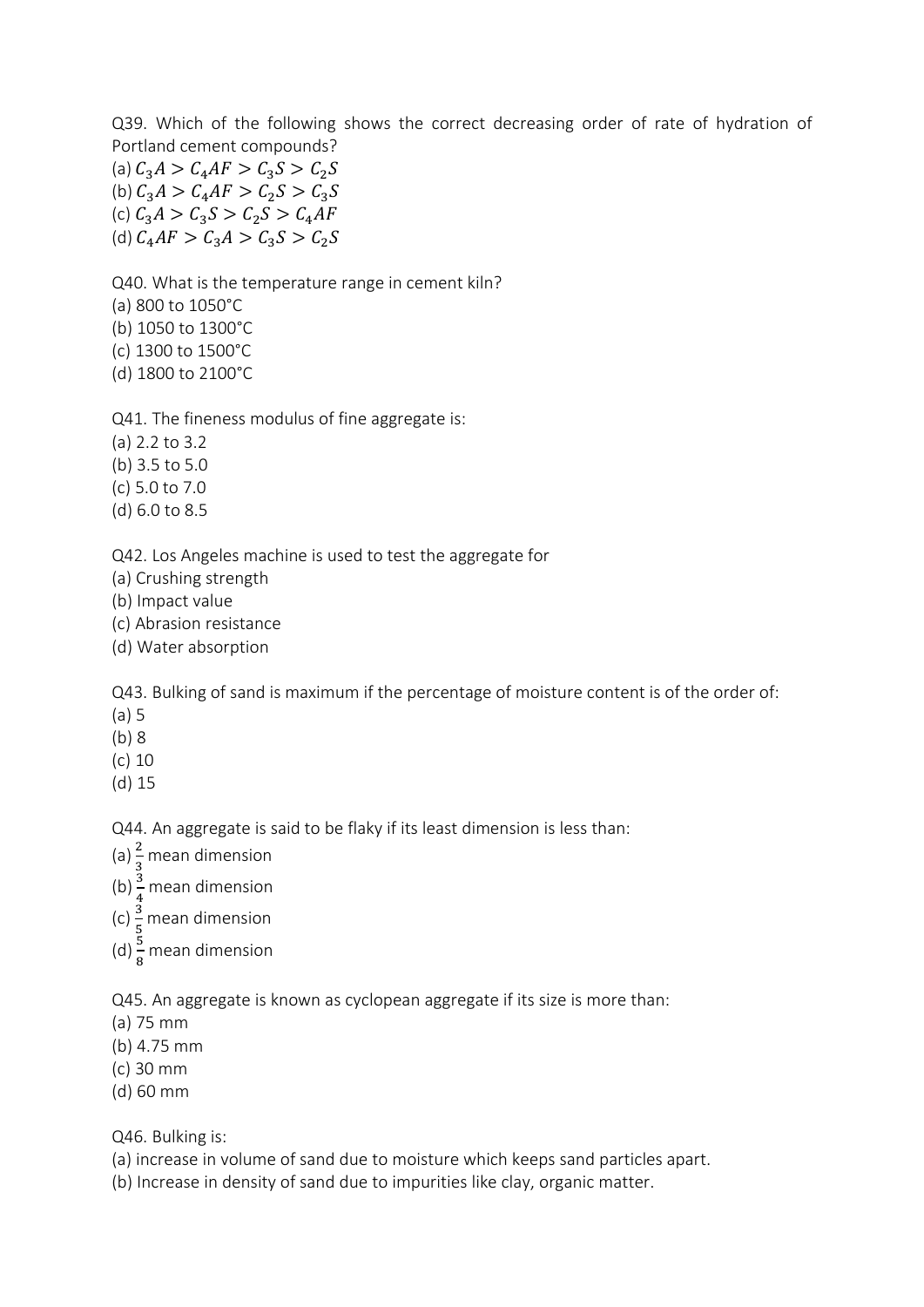(c) Ramming of sand so that it occupies minimum volume.

(d) compacting of sand

Q47. The resistance of an aggregate to the effect of hydration of cement and water is called

(a) impact value

(b) soundness

(c) Crushing strength

(d) Abrasion resistance

Q48. The bulking of sand occurs due to

(a) Air in voids

(b) Moisture in voids

(c) Surface tension

(d) Capillary action

Q49. The resistance of a material to penetrations

(a) Toughness

(b) Hardness

(c) Fatigue

(d) Roughness

Q50. The impact tests are used to determine \_\_\_\_\_\_\_\_\_\_.

(a) Ultimate crushing strength

(b) Toughness

(c) Ductility

(d) Tenacity

## solutions

S1. Ans.(b)

Sol. Plaster of Paris is obtained by calcining of Gypsum. It is a crystalline mineral of hydrated calcium sulphate ( $Caso_4 2H_2O$ ).

S2. Ans.(b)

Sol. A good building stone should have water absorption between 5-10% and should be rejected if water absorption is more than 10%.

S3. Ans.(b) Sol. Rocks having alumina or clay as their major constituent are called argillaceous rocks.

Ex. Slates, laterite etc.

S4. Ans.(c)

Sol. →Crushing strength of a good building stone should be more than 100 MPa or 1000 kg/cm<sup>2</sup>  $\rightarrow$  crushing test is performed to determine crushing strength.

S5. Ans.(c)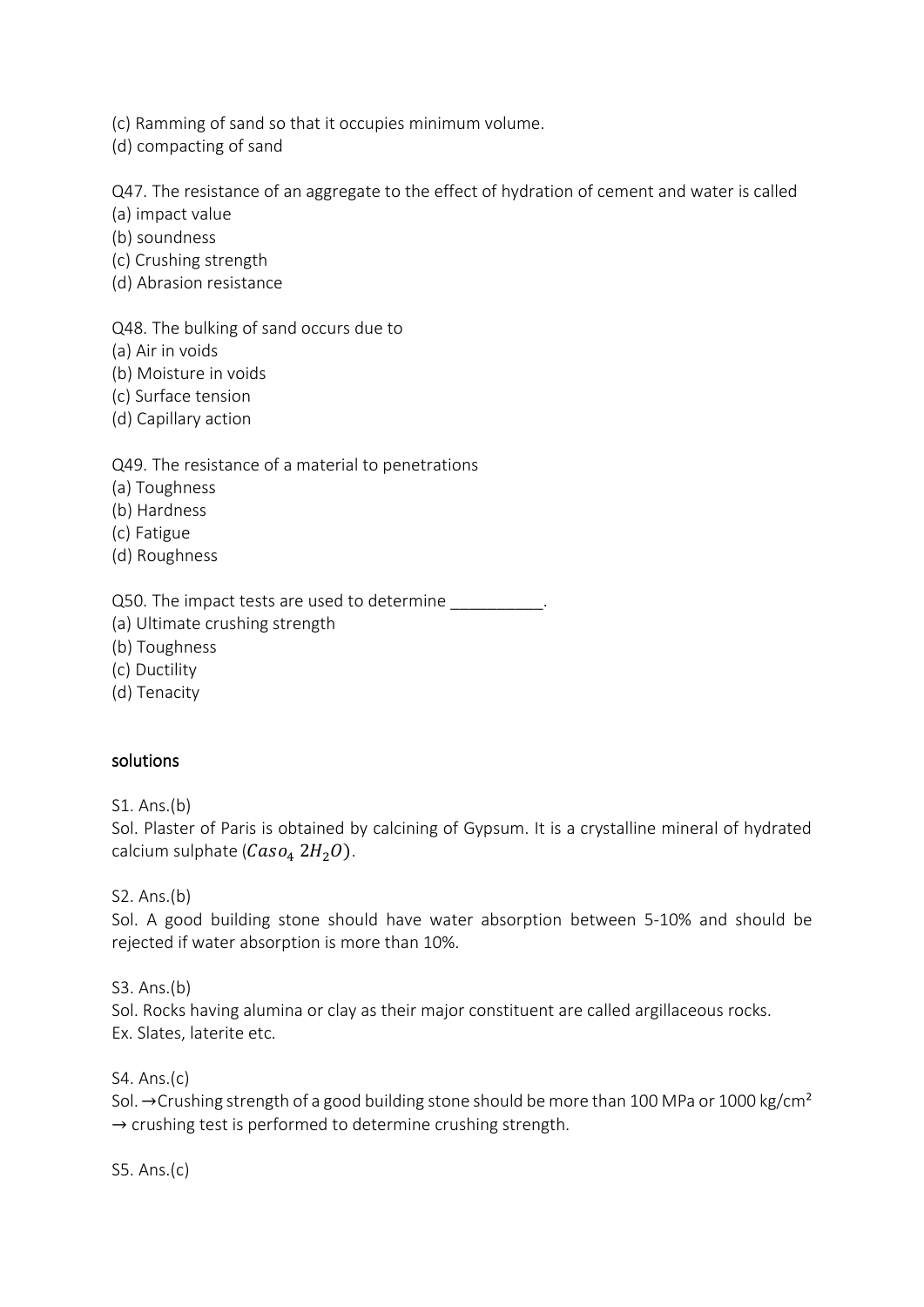Sol. →Granite is a plutonic rock, also known as 'intrusive Igneous rock'.

 $\rightarrow$  it is hard and durable hence is suitable for building piers.

S6. Ans.(d)

Sol. Quartzite and Marble are metamorphic rocks.

S7. Ans.(d)

Sol. Dressing  $\rightarrow$  Stone dressing is the process of providing proper shape and size to fresh quarried stone.

S8. Ans.(b)

Sol. Sub classification of sedimentary rocks

(1) Mechanical  $\rightarrow$  made from mechanical weathering

(2) Chemical  $\rightarrow$  made from chemical weathering.

(3) Organic rocks.

S9. Ans.(d)

Sol. Metamorphic rocks are formed by the change in character of the original rocks when subjected to great heat and pressure.

Ex.

|               | Rock          | Classification | Rock After      |                                                                    |
|---------------|---------------|----------------|-----------------|--------------------------------------------------------------------|
|               |               |                | Metamorphism    |                                                                    |
|               | Granite       | Igneous        | Gneiss          |                                                                    |
| Sol.          | <b>Basalt</b> | Igneous        | Laterite/schist | S10. Ans.(a)<br>$\rightarrow$ Specific Gravity of most of natural  |
| $\rightarrow$ | Limestone     | Sedimentary    | Marble          | aggregate lies between 2.5-2.8.<br>Hardness of good building stone |
|               | Mudstone      | Sedimentary    | Slate           | should be greater than 17.                                         |
| Sol.          | Sandstone     | Sedimentary    | Quartzite       | S11. Ans.(a)<br>Granite is an igneous rock. Main                   |
|               | Shale         | Sedimentary    | Slate           | composition of granite is Quartz,<br>feldspar and Mica.            |
|               |               |                |                 |                                                                    |

S12. Ans.(b)

Sol. Quarrying  $\rightarrow$  Open portion of natural rock from which stone is obtain by different action known as quarrying.

 $Quarrying tools \rightarrow Hammer, wedge pin, Jumper, Crow bar etc.$ 

### S13. Ans.(a)

Sol. Compact sandstone having highest fire resistance while marble possess least among.

### S14. Ans.(b)

Sol. Quartzite is a siliceous rock formed after metamorphism of sandstone.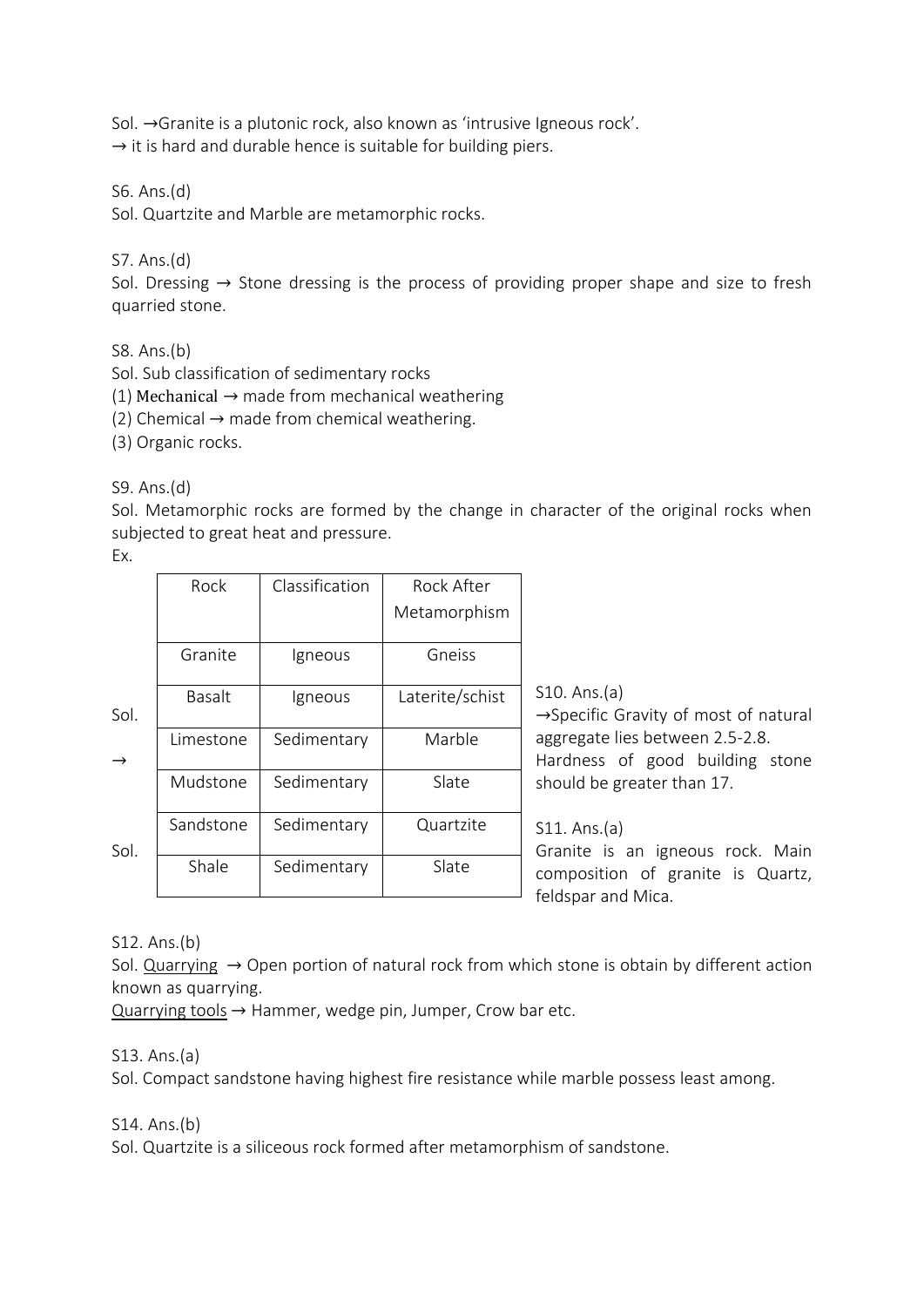S15. Ans.(b)

Sol. The solidification of molten magma, when it reaches the surface of earth result in the formation of basalt and traps. These are igneous rocks.

S16. Ans.(b)

Sol. Kneading  $\rightarrow$  it is the process in which mixing of clay, water and other ingredients is done with the help of pressing, folding & stretching of clay.

S17. Ans.(a)

Sol. If silica is present in excess, then it makes the brick brittle and weak.

S18. Ans.(a)

Sol. The minimum compressive strength of  $2<sup>nd</sup>$  class bricks should be 70 kg/cm<sup>2</sup>.

S19. Ans.(d)

Sol. Grey or white powder patches appears on the surface of the brick due to presence of alkalies called efflorescence.

S20. Ans.(d)

Sol. The thickness of two brick wall equal to the twice the length of the brick i.e. 40 cm.

S21. Ans.(a)

Sol. The expected out turn of reinforced brickwork per mason per day is 1  $m^3$ .

S22. Ans.(d)

Sol. Efflorescence in bricks causes due to presence of alkalies and soluble salt in parent clay.

S23. Ans.(a)

Sol. Frog  $\rightarrow$  An indentation mark is left over the top of the bricks called frog.  $\rightarrow$  it is generally 10-20 mm. deep.

S24. Ans.(c) Sol. magnesia is added during the manufacturing of brick. It gives yellow tint to brick and prevent shrinkage.

S25. Ans.(b)

Sol. texture is not a mechanical property of bricks while modulus of rupture, tensile strength and fire resistance are the mechanical property of brick.

S26. Ans.(b)

Sol. the full brick which is laid with its length parallel to face the wall is called stretcher.

S27. Ans.(c) Sol. the weight of a standard brick should be 3kg.

S28. Ans.(c)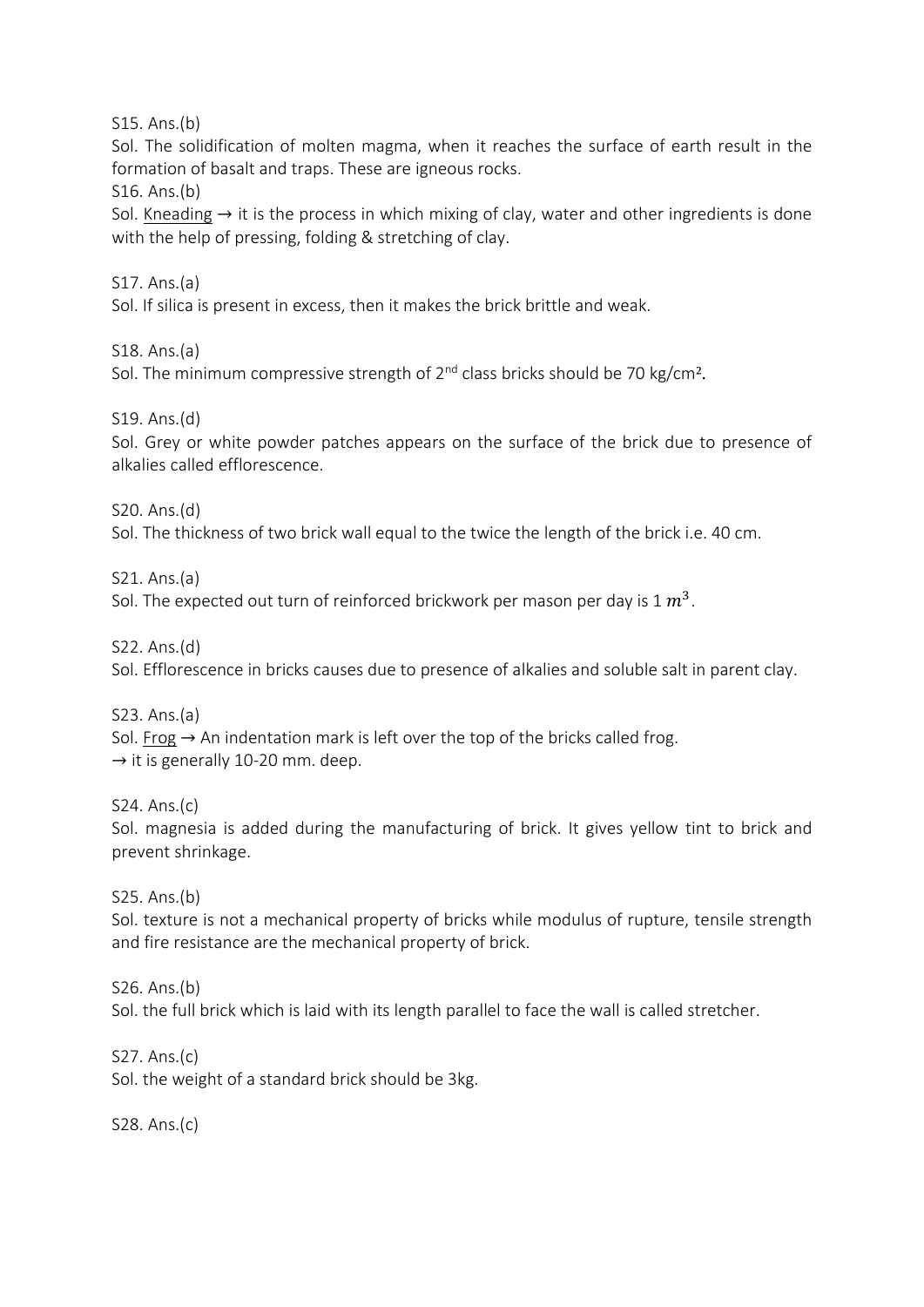Sol. In the process of brick manufacturing, the pug mill is used in tempering. The top and bottom diameter of pug mill are 1.2 m and 0.9m respectively and the height of pug mill is about 1.5 to 2m.

S29. Ans.(b)

Sol. weathered clay is good for making the bricks.

S30. Ans.(a)

Sol. Ordinary bricks can resist the temperature up to 900°C while refractory bricks can resist the temperature above 1700°C.

S31. Ans.(b)

Sol.→ The final setting time of OPC should not be greater than 10 hours.

 $\rightarrow$  Soundness of OPC should not be greater than 10 mm.

S32. Ans.(d)

Sol. Air permeability test is conducted to determine the fineness of cement. This test is used to measure specific surface area.

S33. Ans.(d)

Sol. IS 1661 code gives specifications about cement plaster.

S34. Ans.(d)

Sol. About 38% of water by weight of cement is required to complete the hydration process and all chemical reaction.

S35. Ans.(c)

Sol. Initial setting time of rapid-hardening cement is 30 min.

S36. Ans.(a)

Sol. Refer the solution of question no. 3.

S37. Ans.(d)

Sol. Slaking of quick lime gives hydrated lime or slaked lime

 $CaO + H_2O \xrightarrow{Slaking} Ca(OH)_2 + High Heat$ (Quick lime) (Hydrated lime)

S38. Ans.(a) Sol.

S39. Ans.(d) Sol. Decreasing order of rate of Hydration.  $C_4AF > C_3A > C_3S > C_2S$ 

S40. Ans.(c) Sol. The temperature range in cement kiln is about 1400-1500°C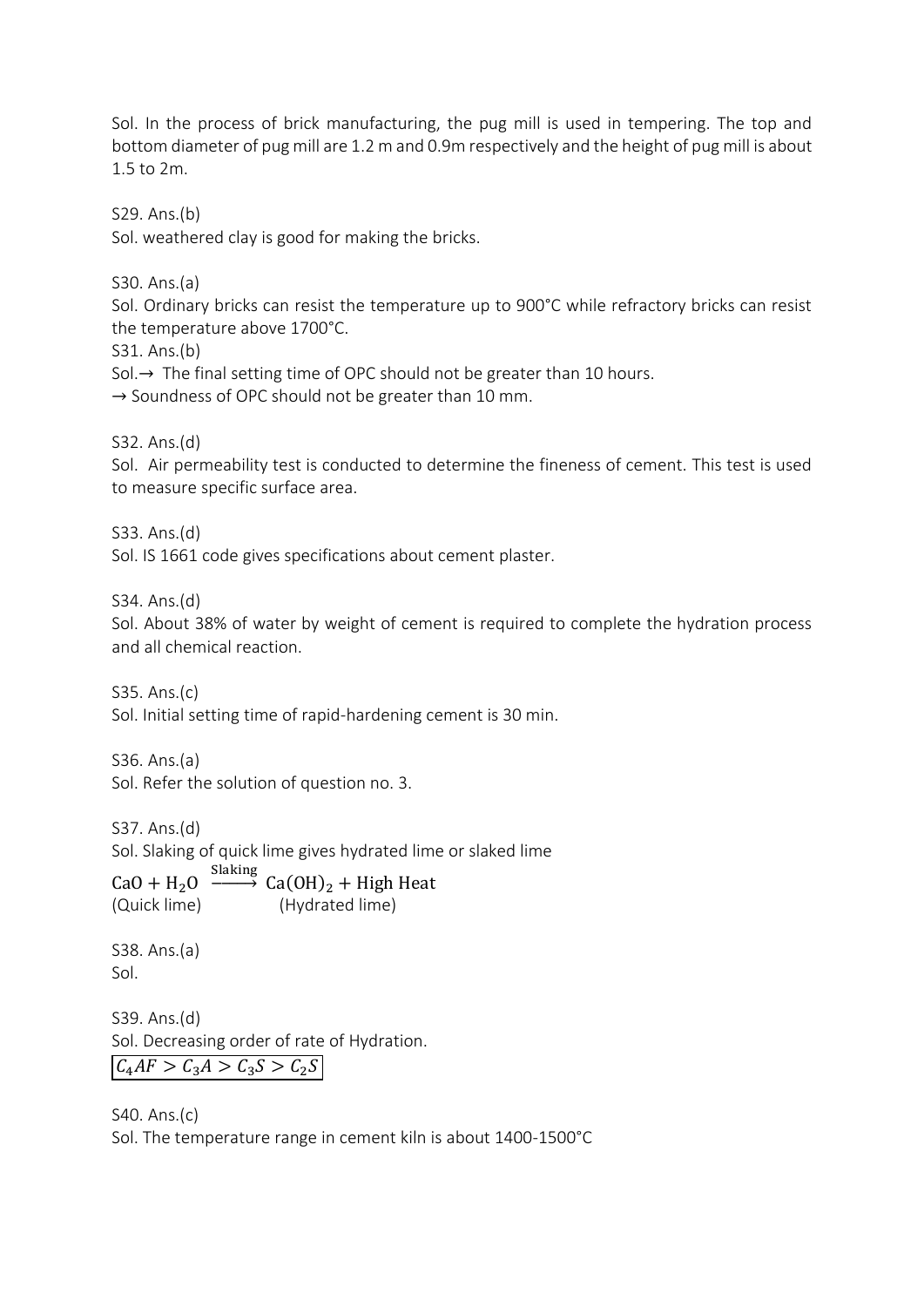# S41. Ans.(a)

# Sol.

| Aggregate type        | <b>Fineness Modules</b> |             |  |
|-----------------------|-------------------------|-------------|--|
| Fine aggregate (sand) | Fine sand               | $2.2 - 2.6$ |  |
|                       | Medium sand             | $2.6 - 2.9$ |  |
|                       | Coarse sand             | $2.9 - 3.2$ |  |
|                       |                         |             |  |
| Coarse aggregate      |                         | $5.5 - 8.0$ |  |
| Moderate aggregate    |                         | $3.5 - 7.5$ |  |

#### S42. Ans.(c) Sol.

| ---    |                       |                      |  |  |  |
|--------|-----------------------|----------------------|--|--|--|
| Sr.no. | Property of Aggregate | Test                 |  |  |  |
| 1.     | Crushing strength     | Crushing test        |  |  |  |
| 2.     | Shape factor          | Shape test           |  |  |  |
| 3.     | Toughness             | Impact test          |  |  |  |
| 4.     | Hardness or abrasion  | Los Angeles abrasion |  |  |  |
| 5.     | Durability            | Soundness test       |  |  |  |

S43. Ans.(a) Sol.

S44. Ans.(c)

Sol. An aggregate is said to be flaky if the percentage of particle having their least size smaller than  $\frac{3}{5}$ *th* of their mean dimension.

S45. Ans.(a)

Sol. If the size of aggregate is more than 75mm. then it is known as cyclopean aggregate.

S46. Ans.(a) Sol.

S47. Ans.(b)

Sol. The resistance of aggregate against weathering action, hydration of cement and water gives by soundness test.